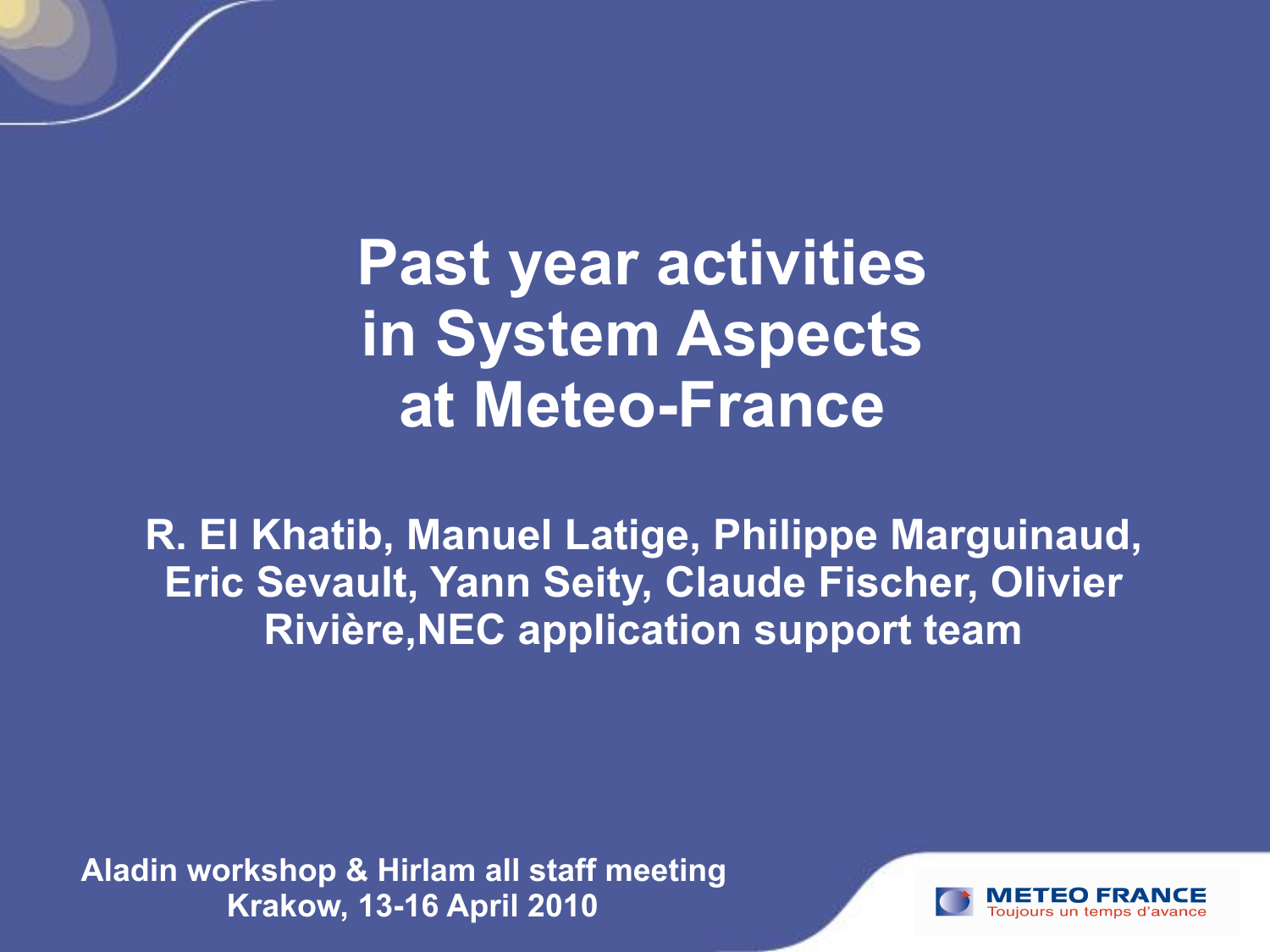# **Overview**

#### **Computational optimisations**

- Performances evolution from cycle 35T2 to 36T1
- Optimisation of Arome 3DVar
- Optimisations of Surfex
- Profilers and profiling reports : status
- Recent optimisations of Arome Forecast

### **Report on other activities**

- Progress with compilation tools
- Interoperability project (SRNWP)
- RAPS a benchmark suite for vendor
- The new EMMA project
- **Conclusions**

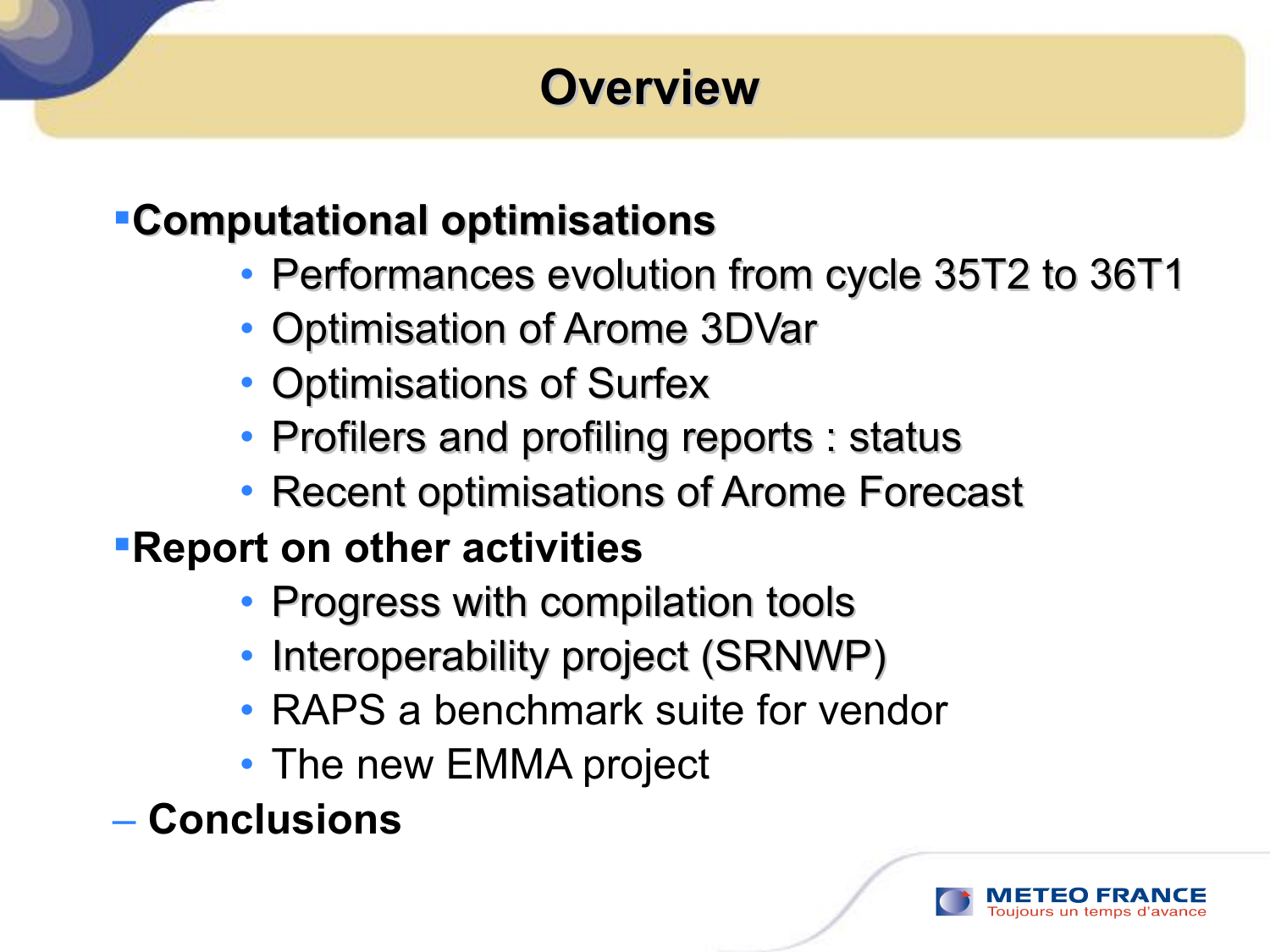#### **Performances evolution from cycle 35T2 to 36T1**

#### **Evolution of performances for ARPEGE and AROME on SX9**

Cycle 35T2 (2008) vs Cycle 36T1 (2010)



=> ARPEGE **: 20 % faster** => AROME **: 30-40 % faster** Mostly vectorisation

Toujours un temps d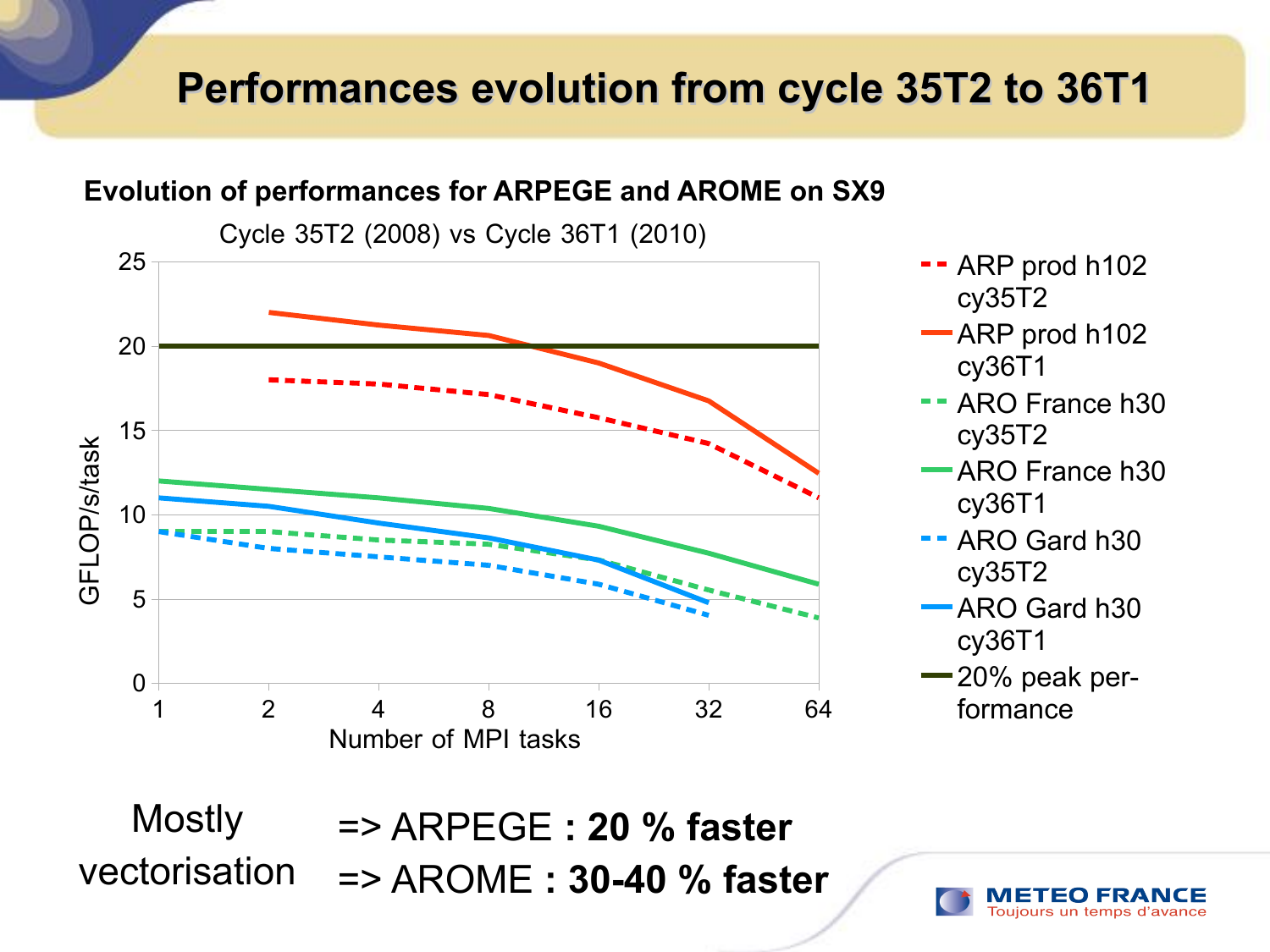#### **Optimisation of Arome 3DVar**



Toujours un temps d'avance

Vectorisation, in-lining, optimisations

- => **Minimisation : 35 % faster**
- => **Screening : 12 % faster**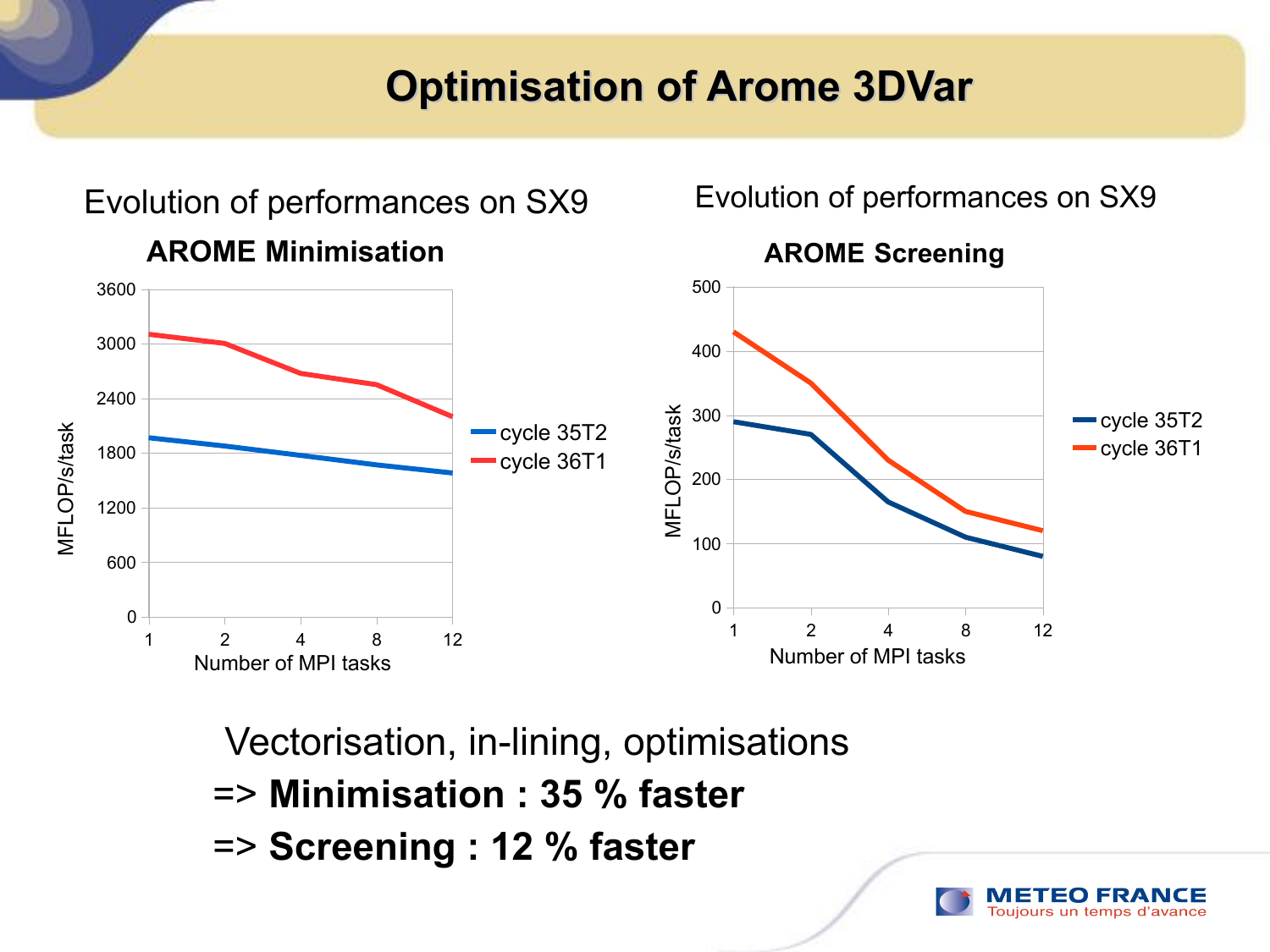#### **Optimisation of Surfex**

### **- Support for Open-MP**

is planned to be coded by CERFACS between May and June 2010

 **Optimisation of startup** (reading Surfex init. file) : preliminary step (split mse/ and Surfex/ projects) **done**. Next step planned with Open MP support (CERFACS)

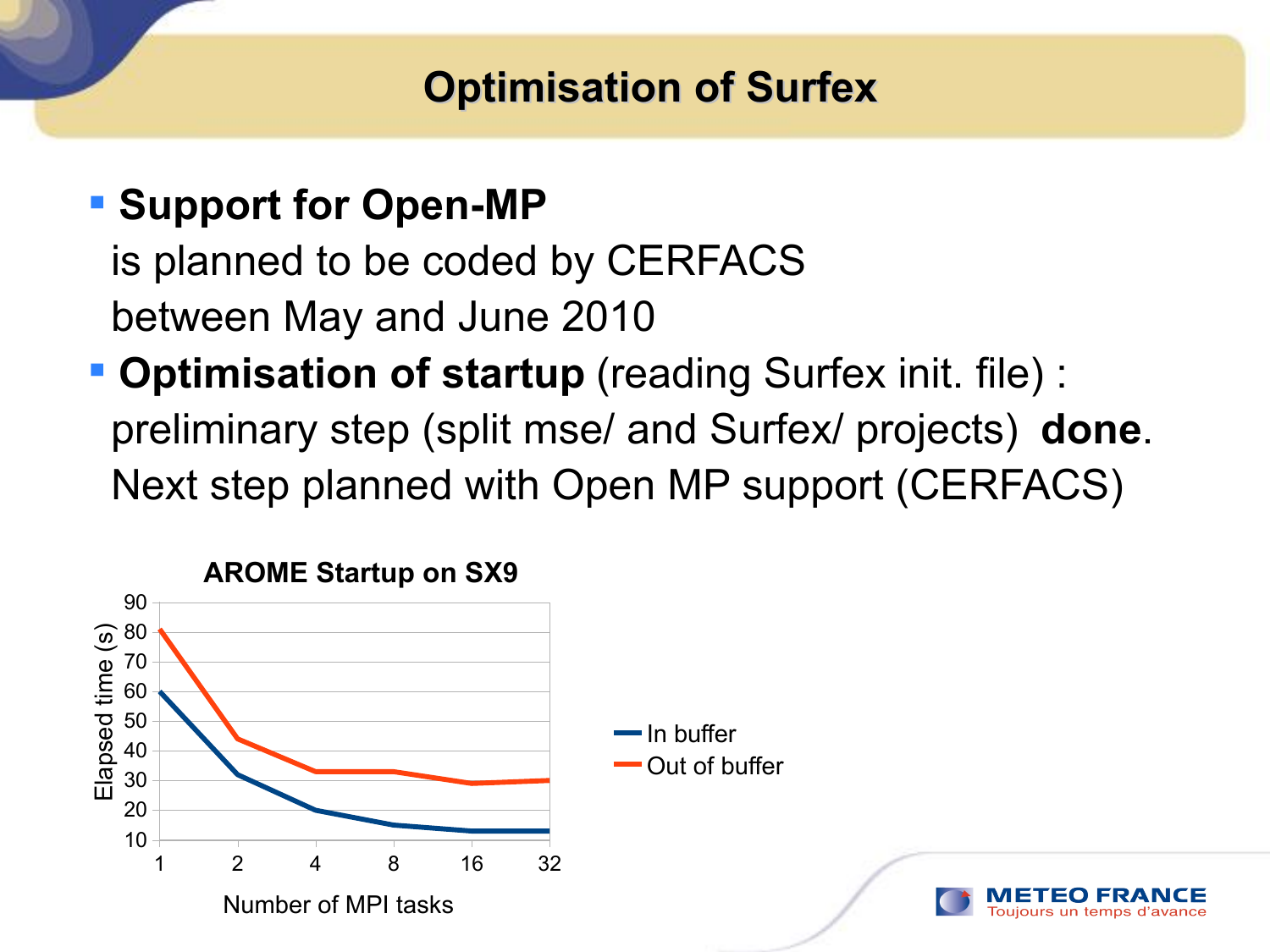#### **Profilers and profiling reports : status**

#### **DrHook profiler :**

٠

– will be implemented in cycle 36T2 and maintained for the projects **bip/ xrd/ mpa/ mse/ surfex/** (P. Marguinaud)

#### **Benchmarker's « Mitraillette » :**

- Profiling reports have been monitored from the suite on SX9, since cy33T1
- Model dimensions and namelists have been updated :
	- AROME-France (L60)
	- ARPEGE (T798)
- New domains added :
	- AROME-France « XXL » (next e-suite)
	- ARPEGE T1200
- *The suite needs to be a bit more flexible to make dimensionning and namelists upgrades easier.*

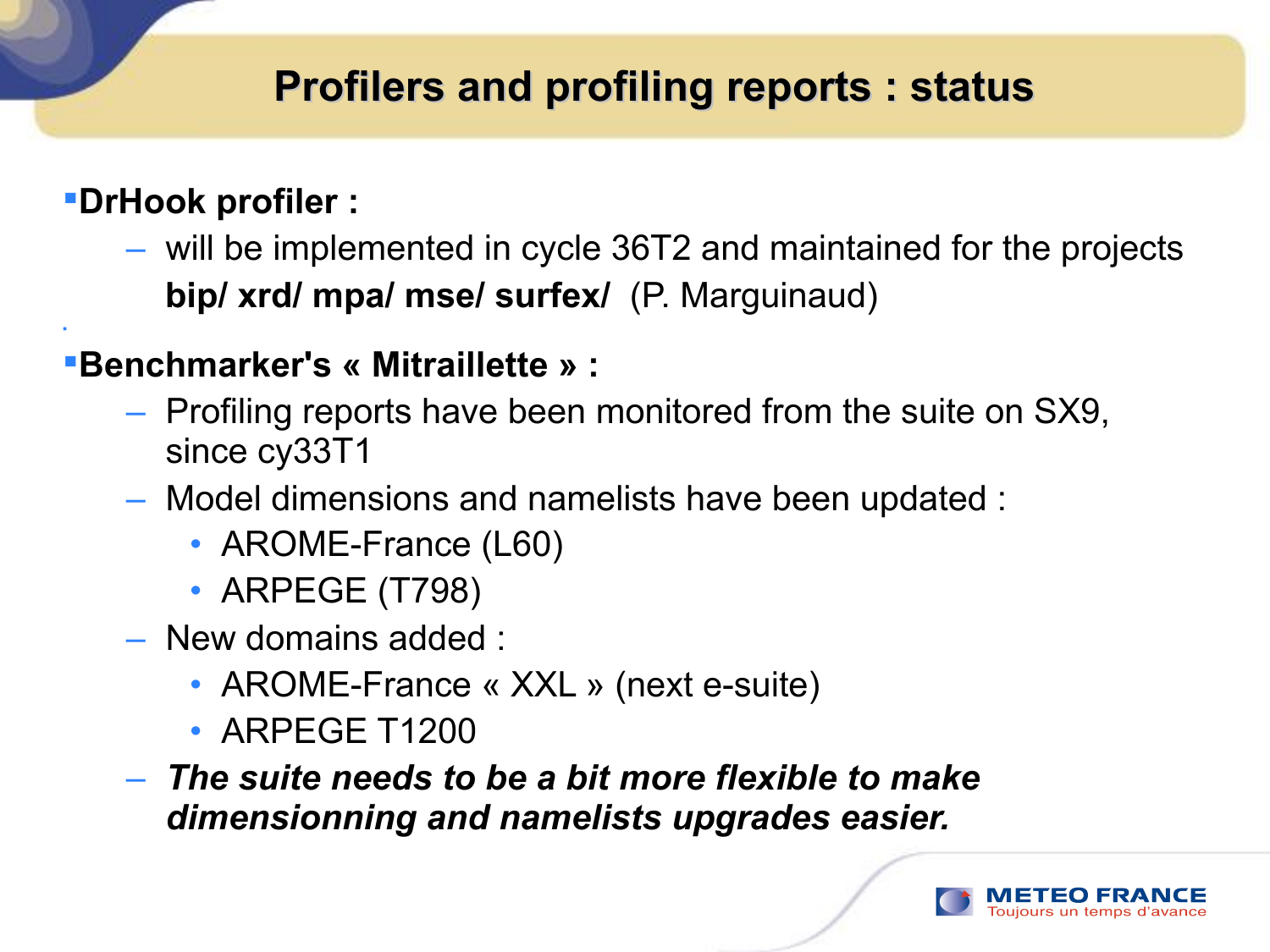## **Profiling analysis of Elapsed time : ALADIN vs AROME**



**... As seen from task #1 which performs the physical I/Os** 

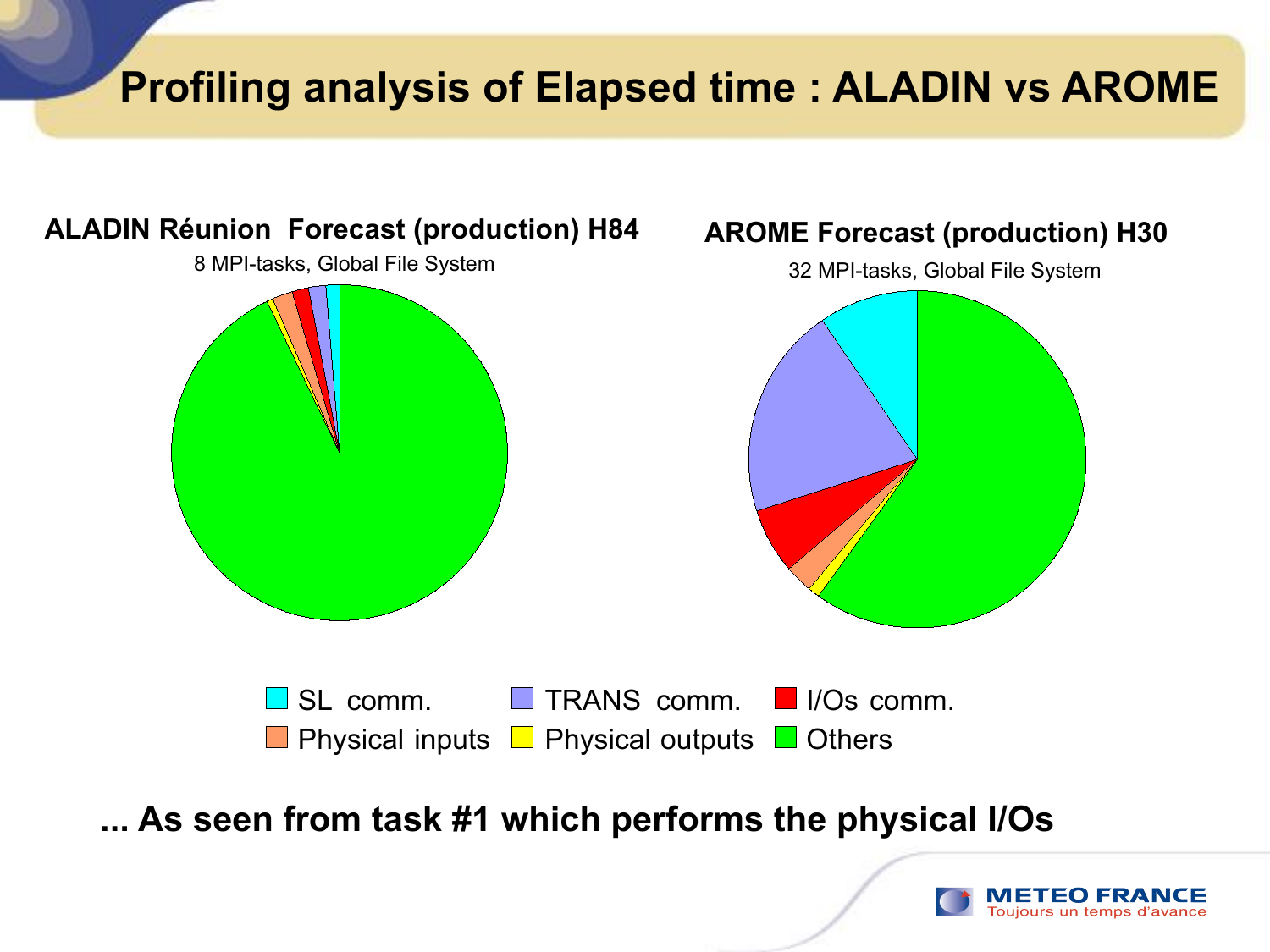### **Profiling analysis of Elapsed time : extreme tasks**



# **=> Much load imbalance**

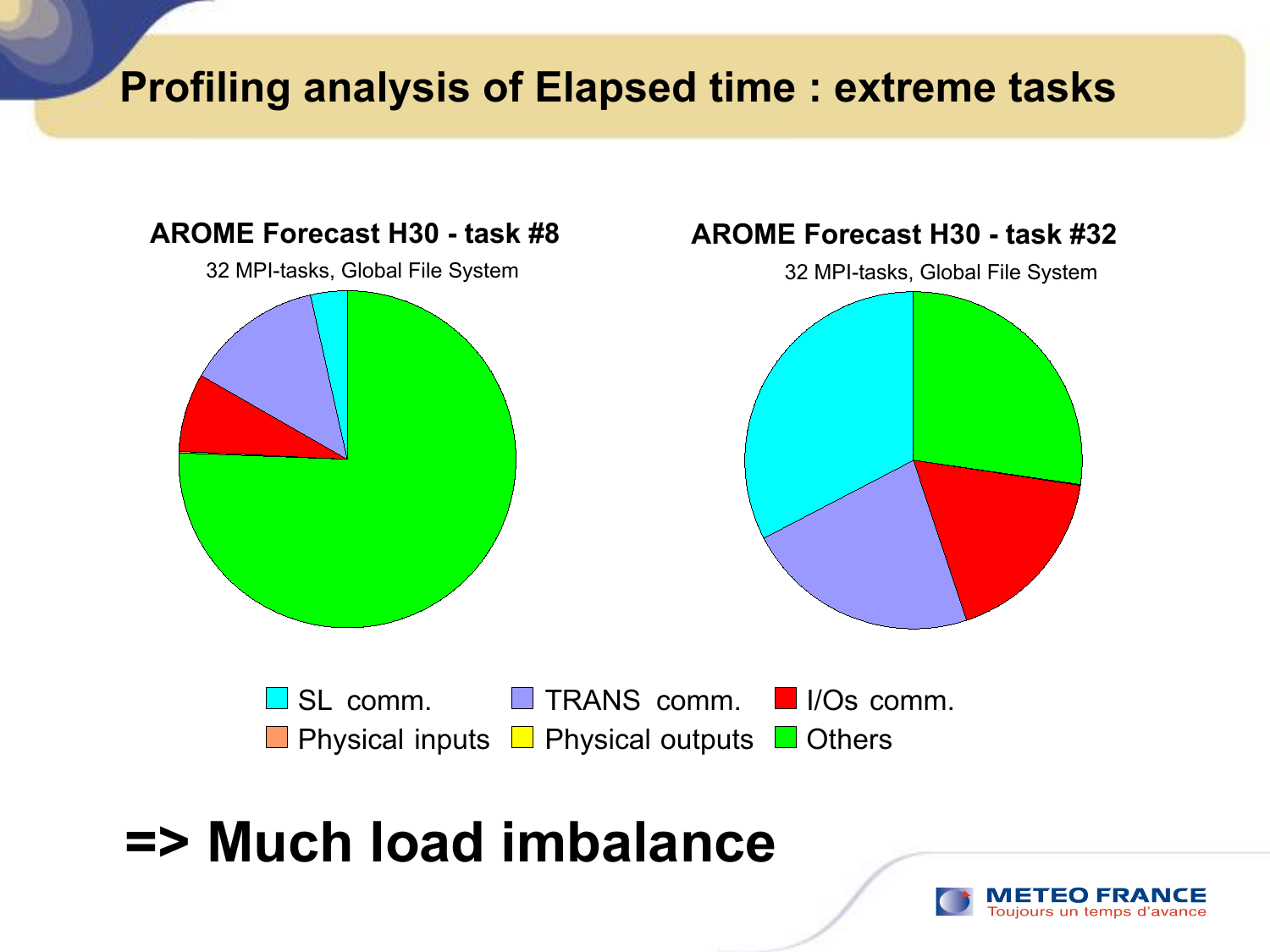#### **Elapsed time analysis : load imbalance per subroutine**

#### **AROME Forecast H30**

#### **Load imbalance**



**How to reduce the load imbalance ?**

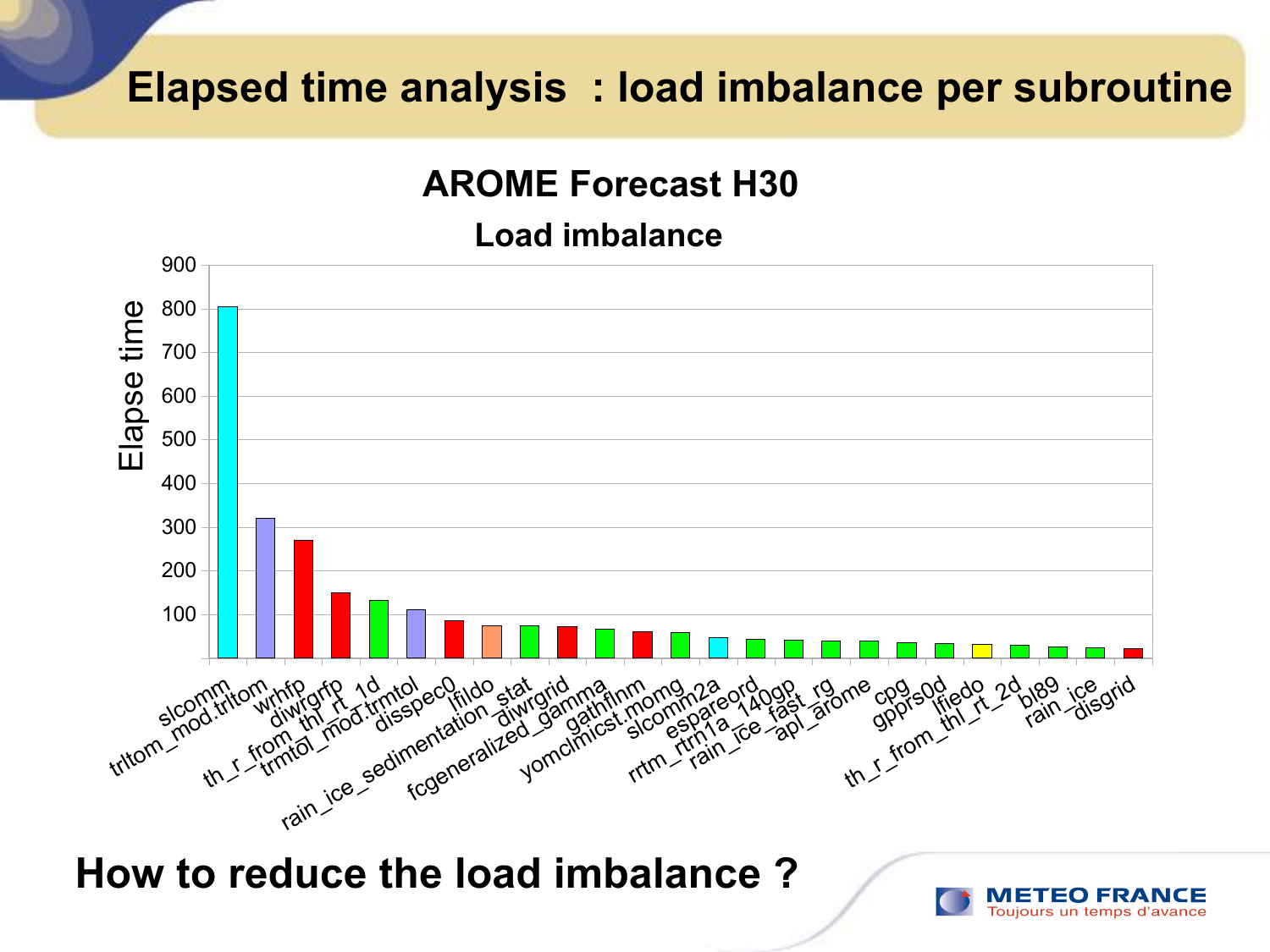#### **How to reduce partly** *but quickly* **some load imbalance ?**

- **Aggressive optimisations on** the imbalanced subroutines :
- Improve vectorisation
- Perform minimum calculations
- **Save constant values** instead of recomputing them
- Reduce communication overhead by grouping messages
- Namelists fine tuning (NSTROUT, ...)



Toujours un temps d'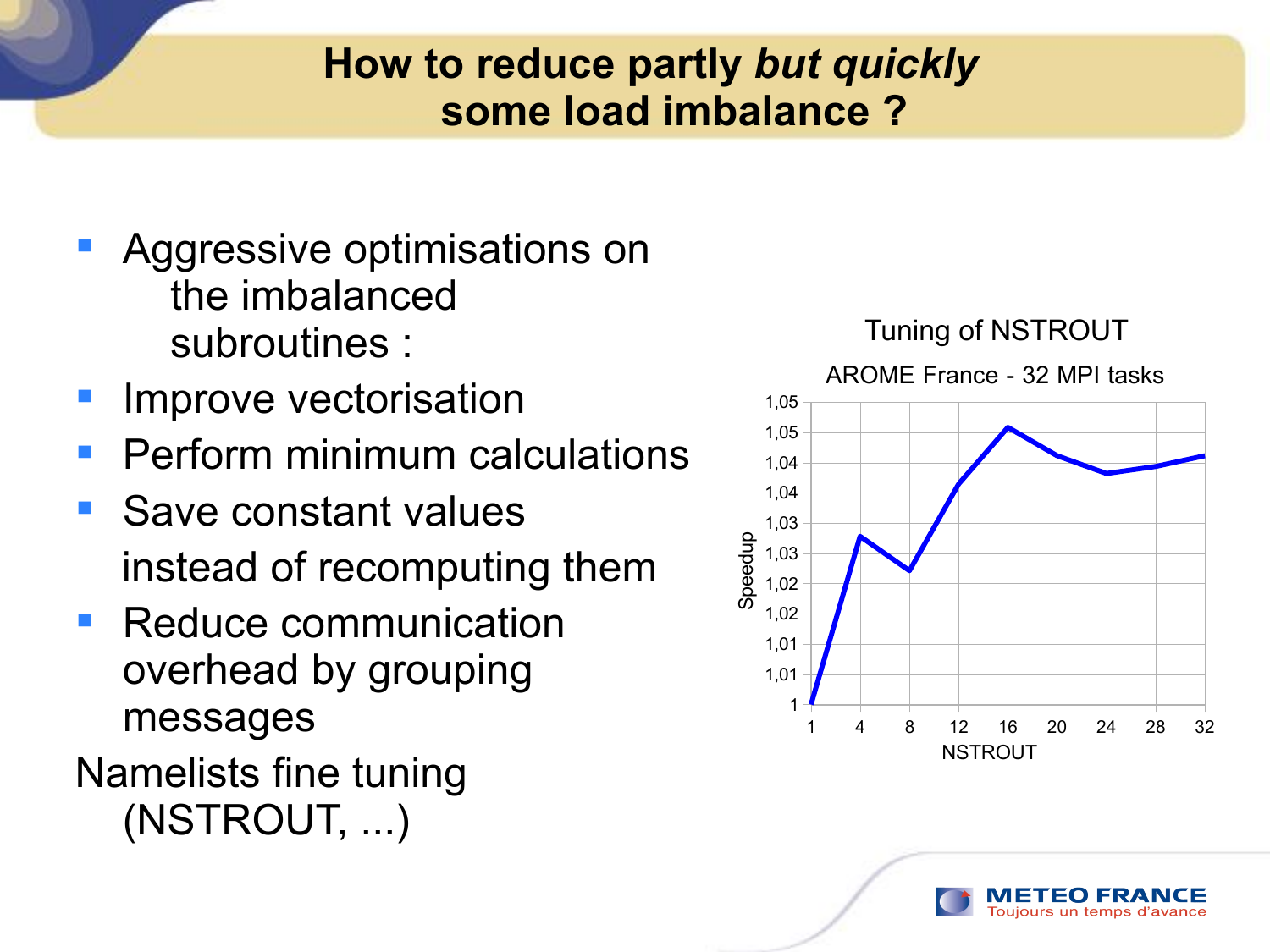#### **Profiling analysis of Elapsed time : load imbalance reduction**

#### **AROME Forecast H30**

#### **Load imbalance reduction**

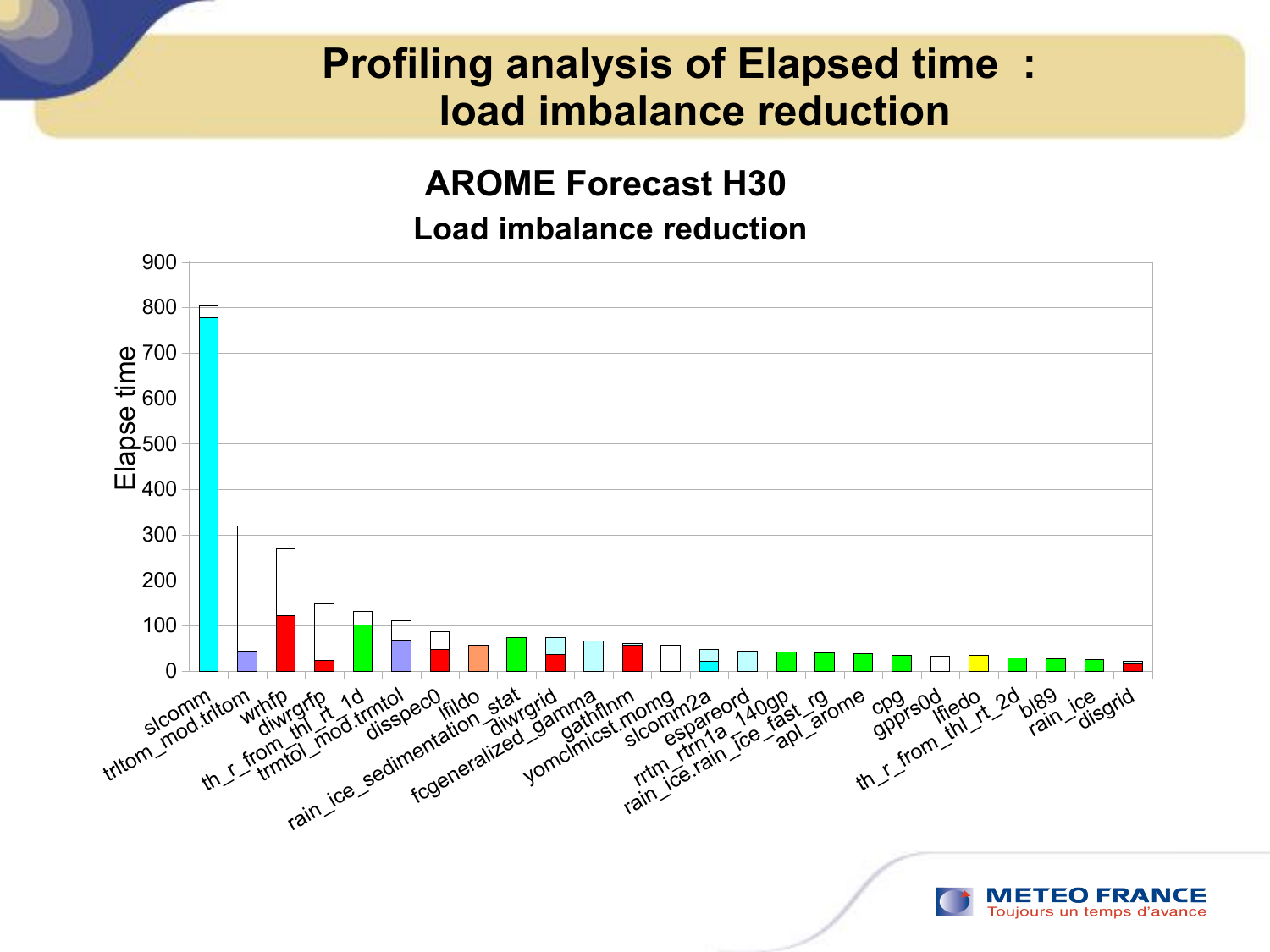#### **Impact of load imbalance reduction**



AROME **: 10-20 % faster + better scalability** ARPEGE **: 3-4 % faster**

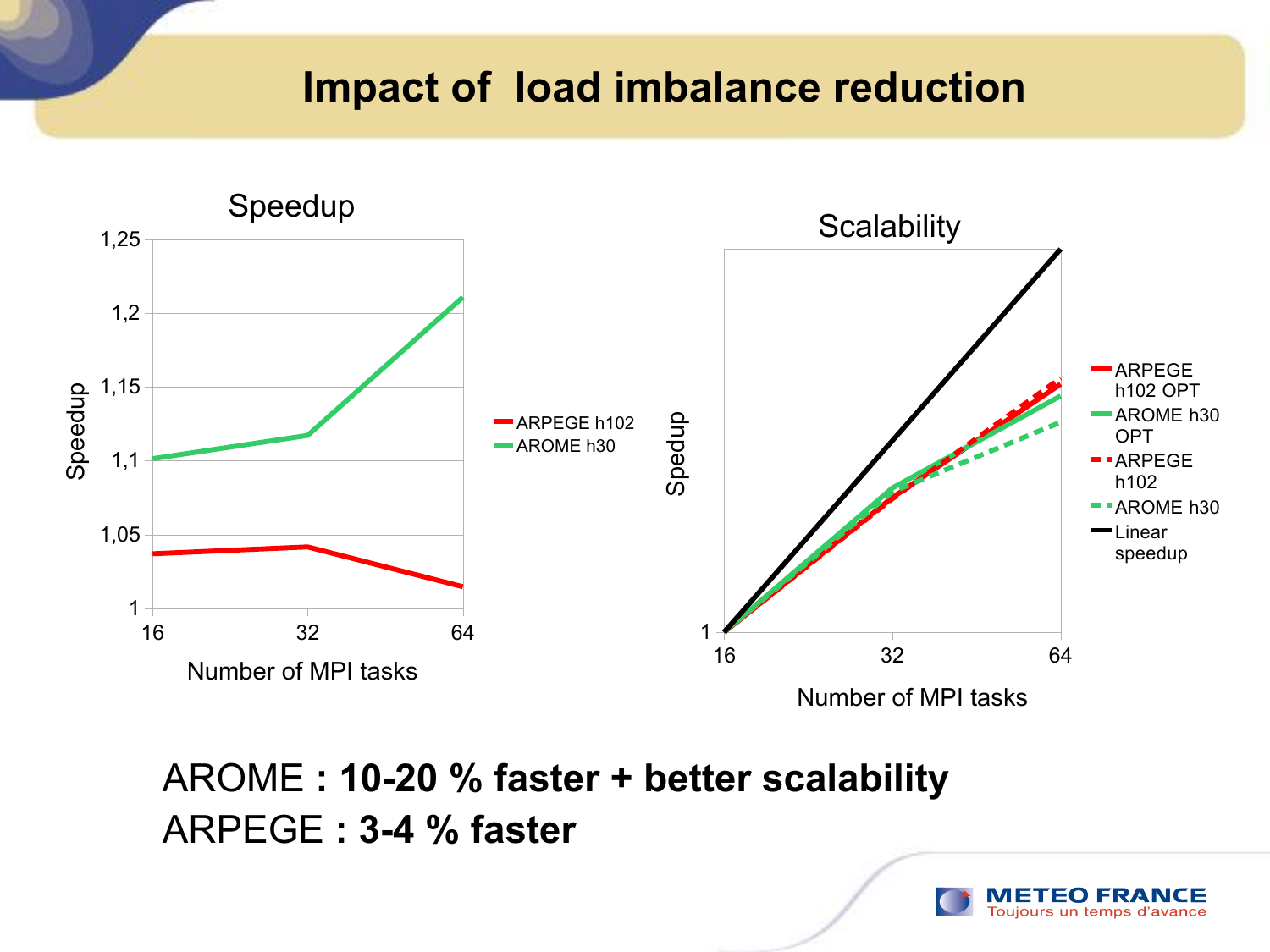### **Progress with compilation tools (1/2)**

- **Gmkpack 6.4.\* :**
	- Limitation in the number of include/module directories highly alleviated
	- Specific compilation options per project
	- More flexible with source code, and faster
- $\Rightarrow$
- Surfex project now imported without pre-treatment
- Obt/ project now compilable
- Better prepared for OOPS project
- **Next :**
	- improve independency with software specificities
	- improve parallelism

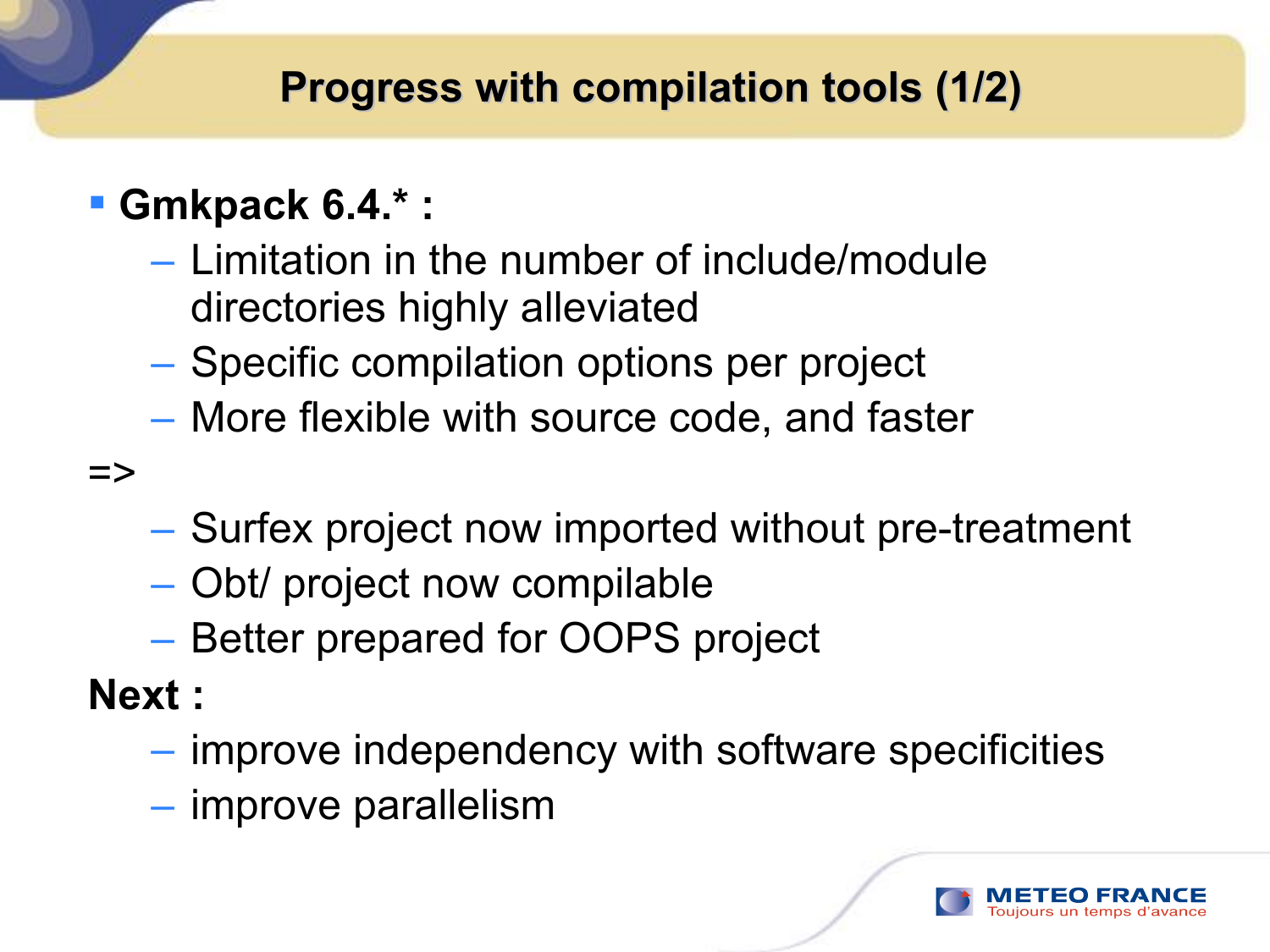#### **Progress with compilation tools (2/2)**

- **Gmkpack tools, libraries and pre-compiled packs are now available from any individual PC in GMAP :**
	- Gmkpack + miscellaneous libraries pre-installed
	- Pre-compiled pack to be individually downloaded
- **Precompiled packs include :**
	- With compilers Gfortran 4.4.2 and PGF90 8.0.4
	- MPI and Open-MP supports (already running with Arpege and Aladin)
- *List of precompiled pack :* % catpack
- *Download a pre-compiled pack :* % getpack -r36t1 -b bf -v04
- *Build a pack on top of a pre-complied pack :* % gmkpack ...

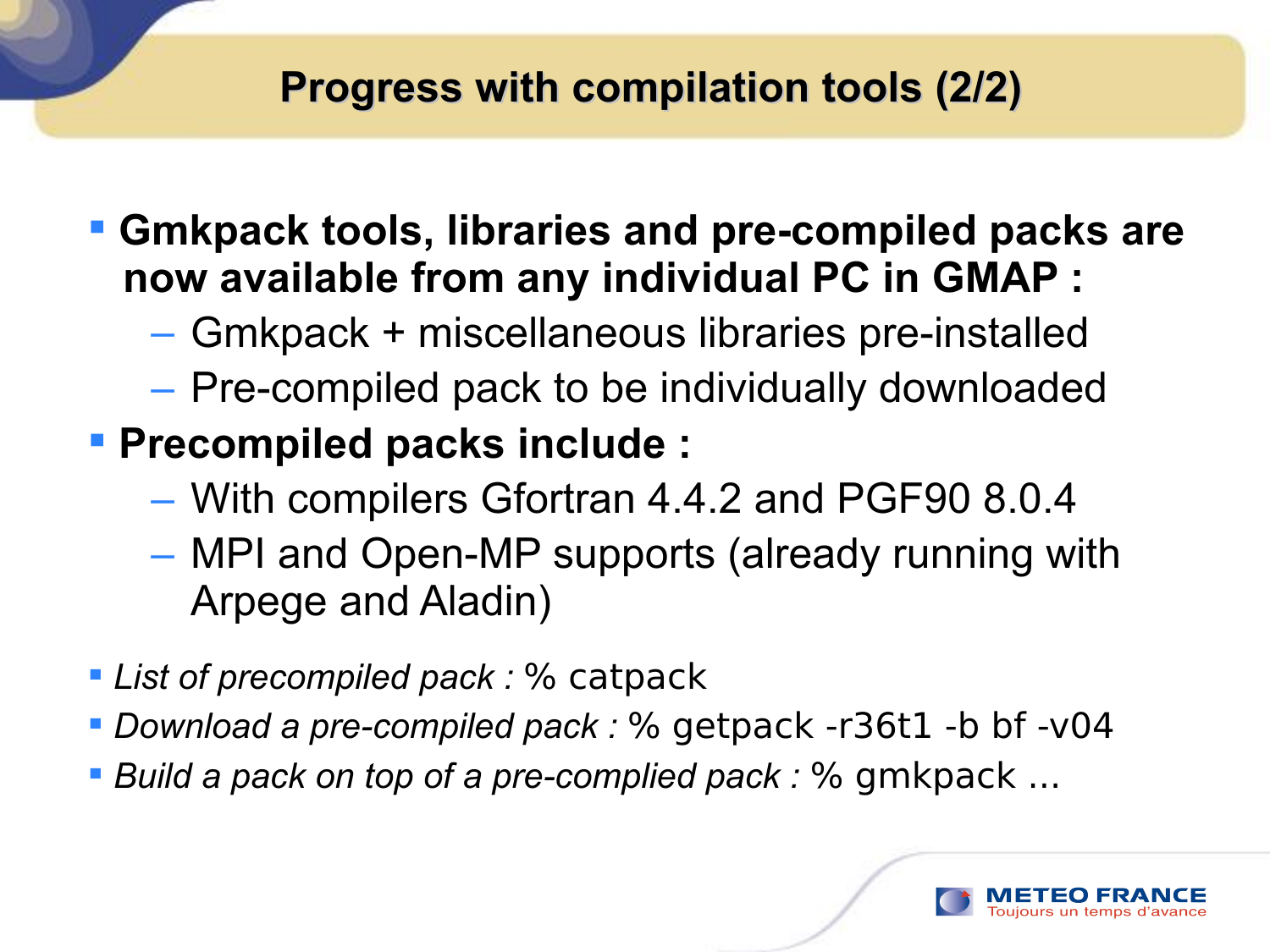### **RAPS project**

A Benchmark suite for vendors will be released before the end of 2010 :

- Should be based on top of cycle **36T1** or **36T2**
- Guessed applications :
	- $\overline{\phantom{a}}$ – **Bator** pre-processing of observations
	- **Minimisation** from **Arome 3DVar** suite
	- **Arome Forecast**
- On extended domain FRANCE (aka « XXL »)

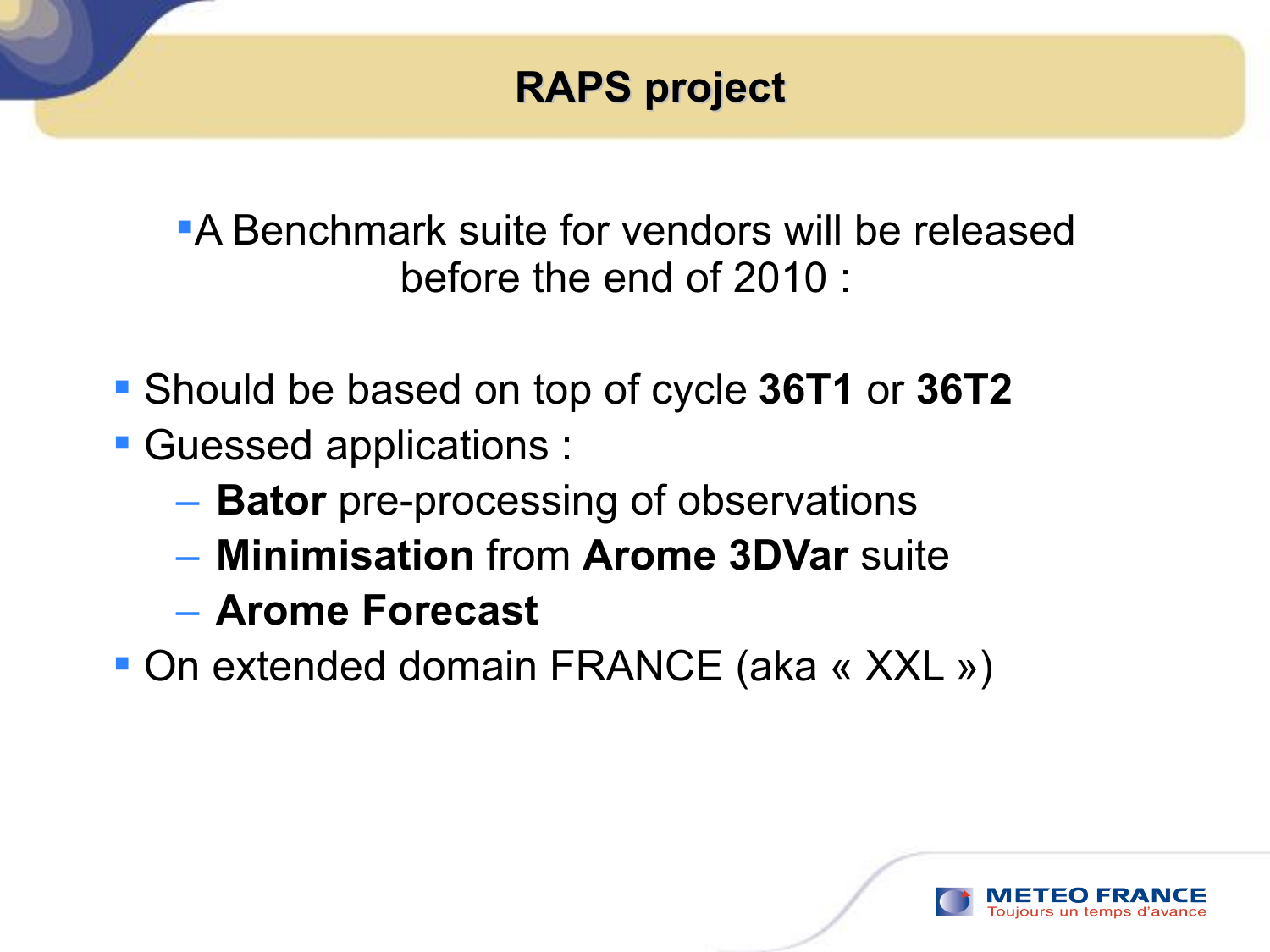### **The new EMMA project**

#### **E**nvironmental **M**odelling on **M**assively parallel **A**rchitectures

- **A joint project between** (CNRM-GMAP, Laboratoire d'Aérologie, Institut Pierre Simon Laplace, CERFACS)
- **Purpose** : port and adapt NWP models to state of the art of machines
- **Funded** by the ANR (Agence Nationale de la Recherche)
- Acceptance by the end of June 2010 ; if accepted the project should start in 2011 and last 3 years
	- *Examine bottlenecks, Improve the scalability of NWP models*
	- *Look at new programming techniques*
	- *Develop a framework to run NWP software on MMP platforms*
	- *Get some experience on MMP architectures*

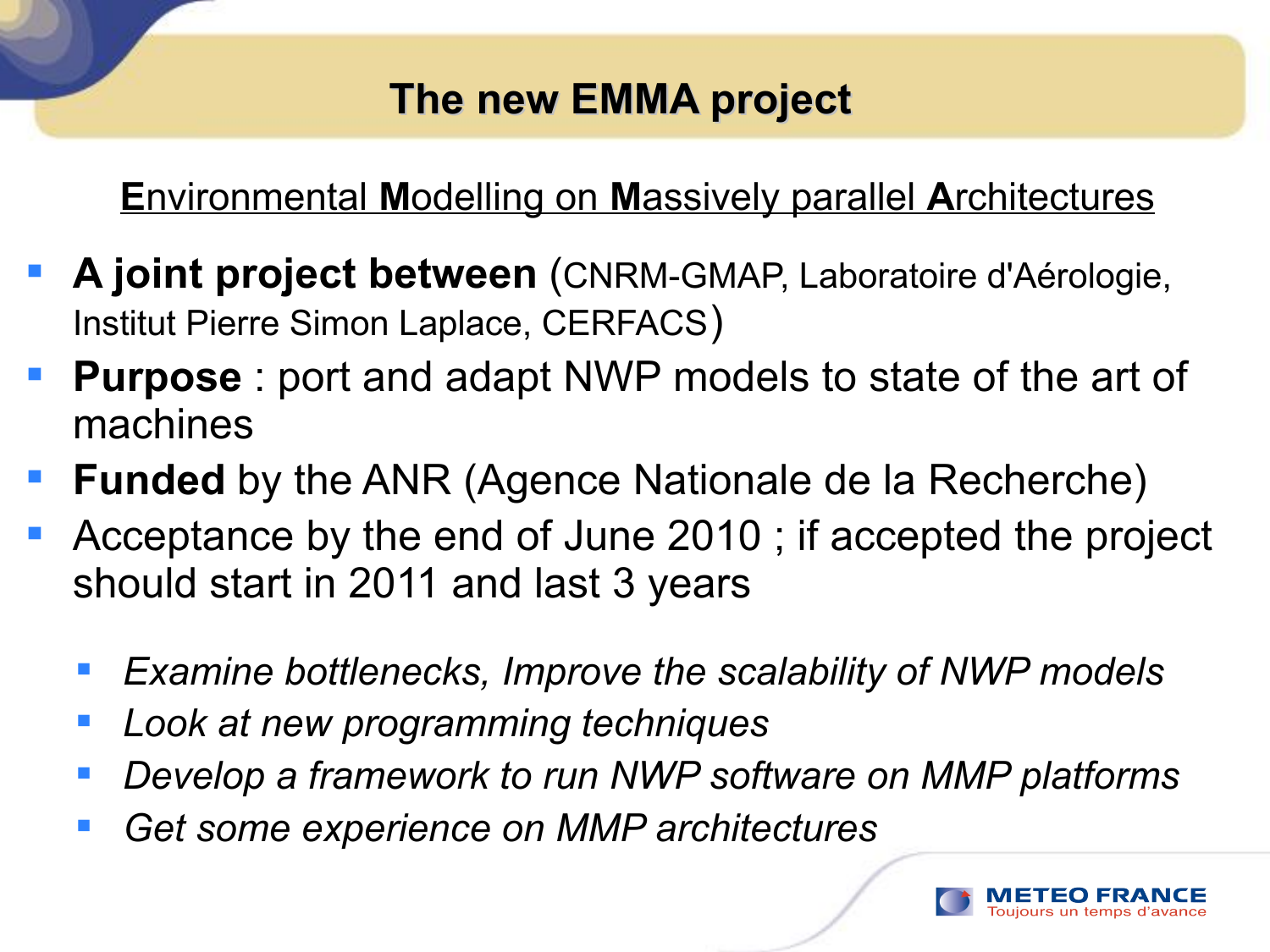### **Interoperability project (SRNWP)**

- Update of test files in GRIB 2 (all in native format)
- Grib api to be fixed/optimised (with help from ECMWF) on NEC SX9
- Roadmap for 2010 has been established with visitors from Aladin countries
- **Convertors conception has been revisited :** 
	- conf. 901 remains 'as is' for continuity of operations
	- new conf 903 for back-end Interoperability postprocessing
	- new conf 902 for front-end Interoperability preprocessing

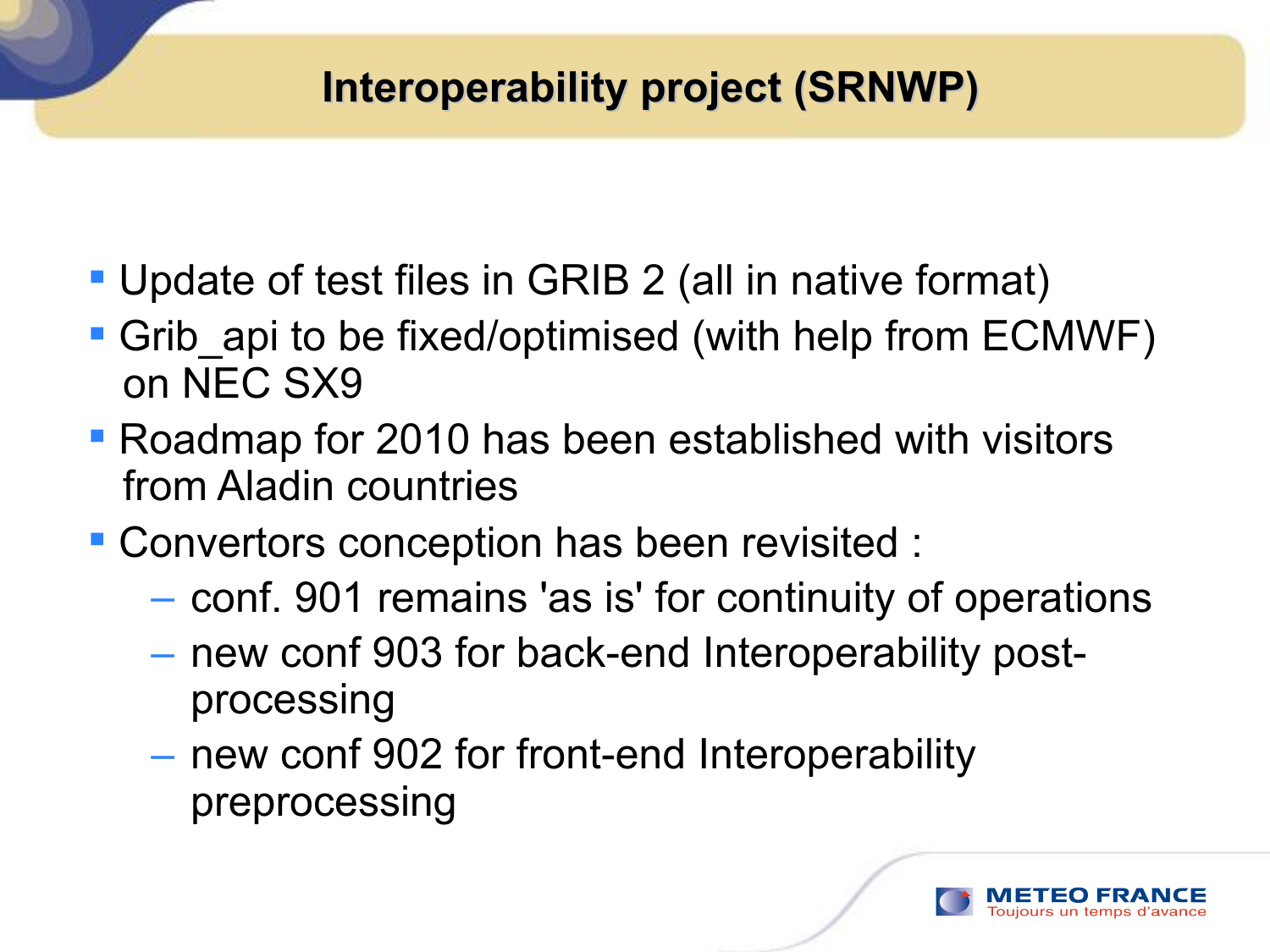# **Conclusion**

## **Optimisation of AROME** :

- significant progress have been realized both on the 3DVar and the forecasting model
- The 2 mains sources of load imbalance have been identified as I/Os and upper air physical parameterisations
- Surfex optimisation and portability is now scheduled
- Profilings are now regularly monitored
- **Toward scalar and next generation machines :**
	- Working support improved (DrHook, tools)
	- RAPS and EMMA projects onway

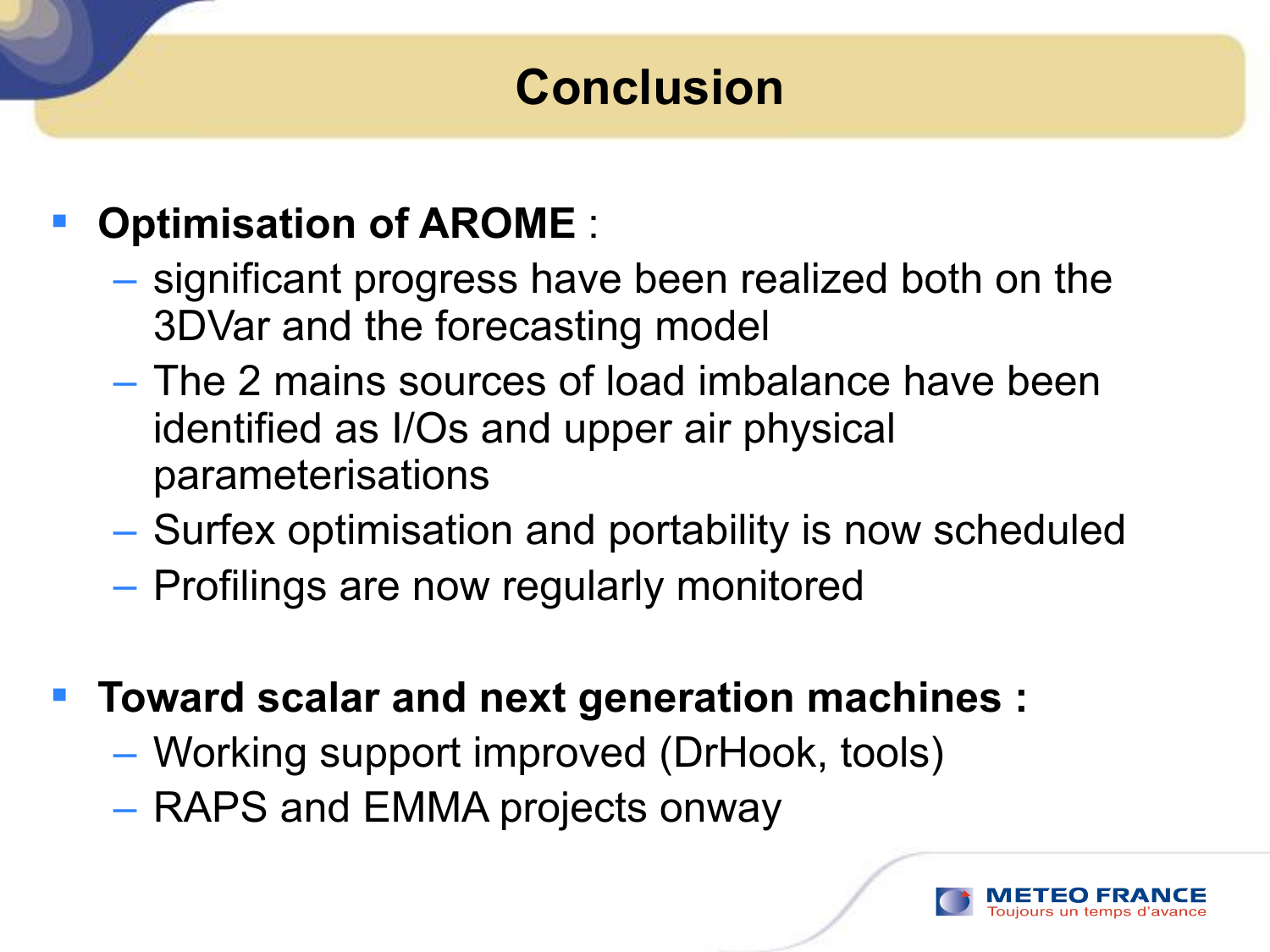# **Annoucement : Maintenance training**

- **Will be held in Toulouse : 20-22 September 2010**
- **Dedicated to** 
	- **HIRLAM and ALADIN-LACE newcomers** (any people unfamiliar with Aladin phasings and coding customs)
- **Content :** 
	- Phasing procedures & tools
	- Coding standards
	- Basic optimisations handling
	- Compilation hints

### **Including lectures and sessions for practice**